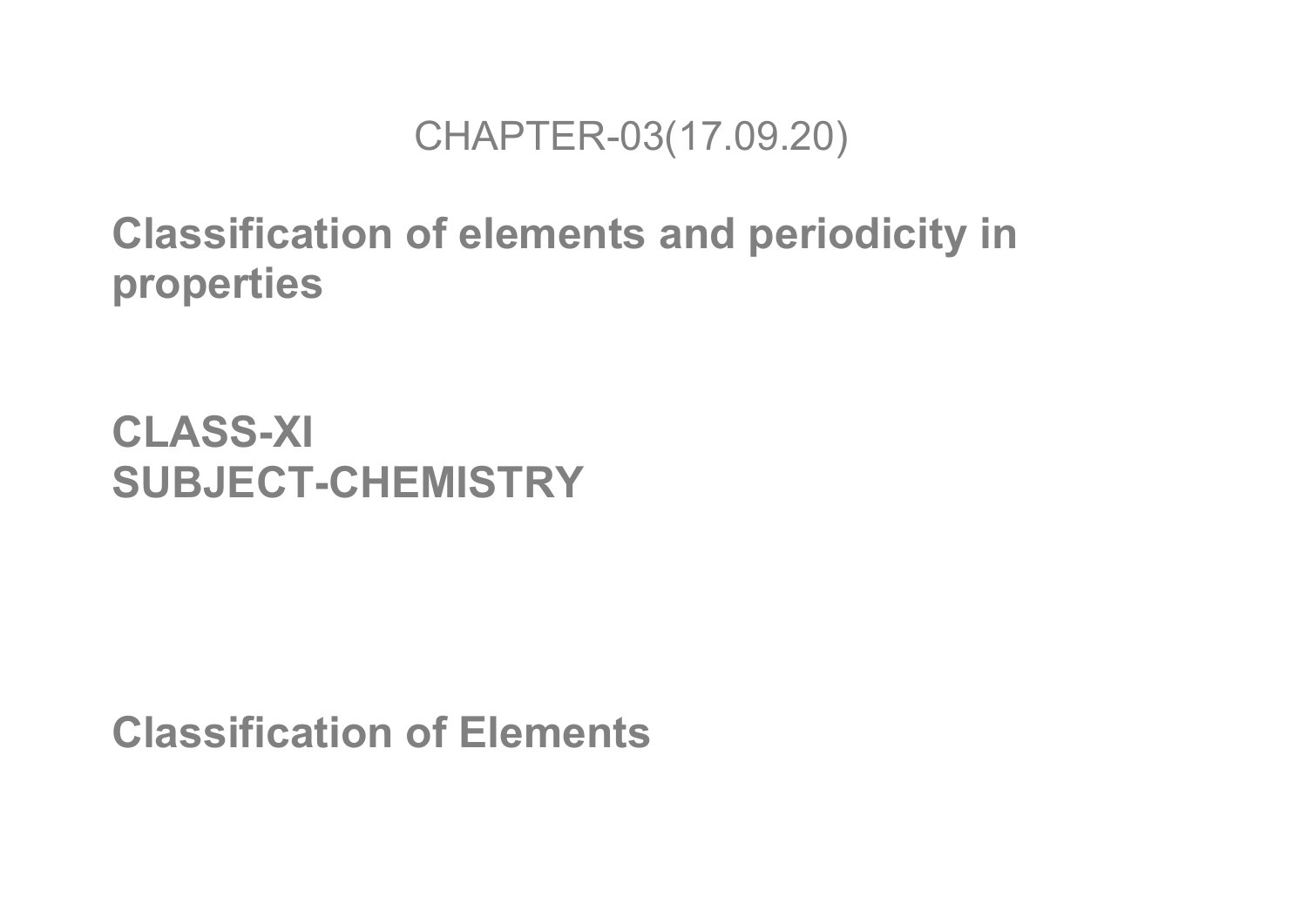**With the discovery of a large number of elements, it became difficult to study the elements individually, so classification of elements was done to make the study easier.**

**Earlier Attempts to Classify Elements Many attempts were made to classify the known elements from time to time. The earlier attempts are as follows:**

### **Dobereiner's Triads (1829)**

**Dobereiner classified the elements into groups of three elements with similar properties in such a manner so that the atomic weight of the middle**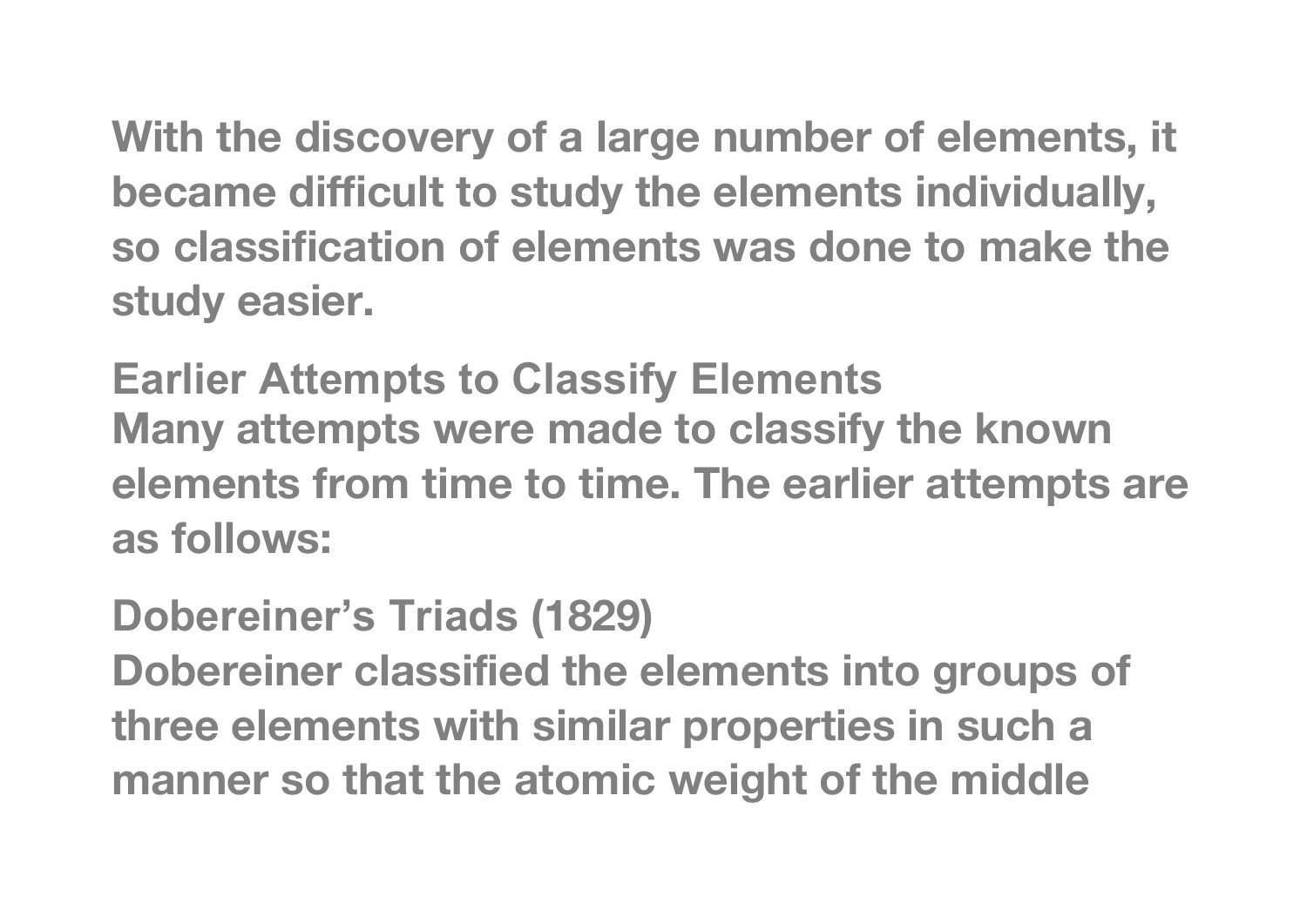**element was the arithmetic mean of the other two, e.g.,**

- **Element Li NA K Atomic weight 7 23 39 Mean of atomic masses = (7 + 39) / 2 = 23**
- **Similarly CI, Br, I; Ca, Sr, Ba are two more examples of such triads.**
- **Limitations Dobereiner could not arrange all the elements known at that time into triads. He could**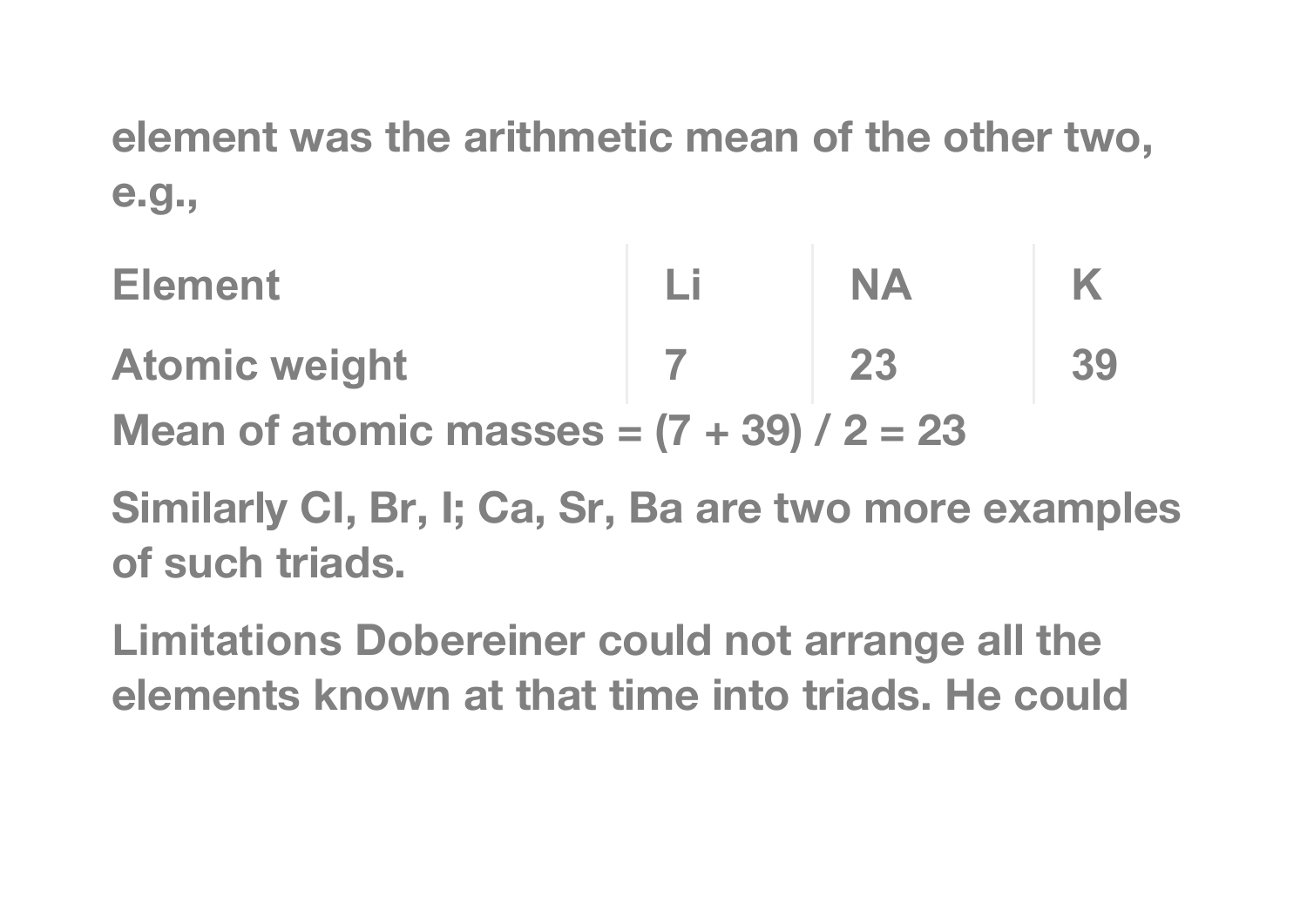**identify only three such triads that have been mentioned.**

**Newland's Octaves (1864) (Law of Octaves Newland states that when elements are arranged in order of increasing atomic masses, every eighth element has properties similar to the first just like in the musical note [Every eighth musical note 1S the same as the first mentioned note]. This can be illustrated as given below**

|  |  | sa re ga ma pa dha ni |  |
|--|--|-----------------------|--|
|  |  | Li Be B C N O F       |  |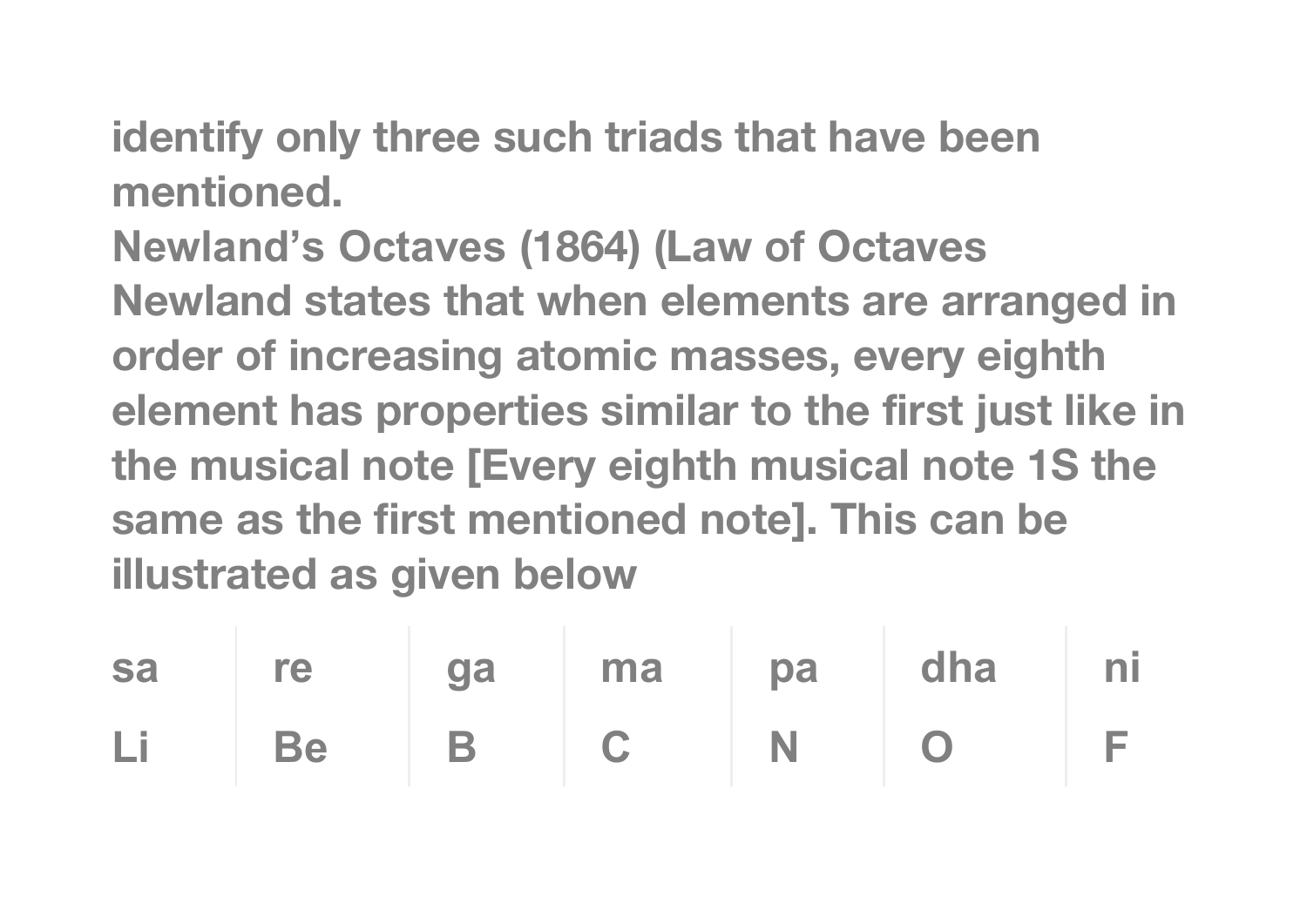**Na Mg AI Si P S CI Limitations 1. This classification was successful up to the element calcium.**

**2. When noble gas elements were discovered at a later stage, their inclusion in these octaves disturbed the entire arrangement.**

**Lother Meyer's Atomic Volume Curve (1869) Meyer presented the classification of elements in the form of a curve between atomic volume and atomic masses and state that the properties of the**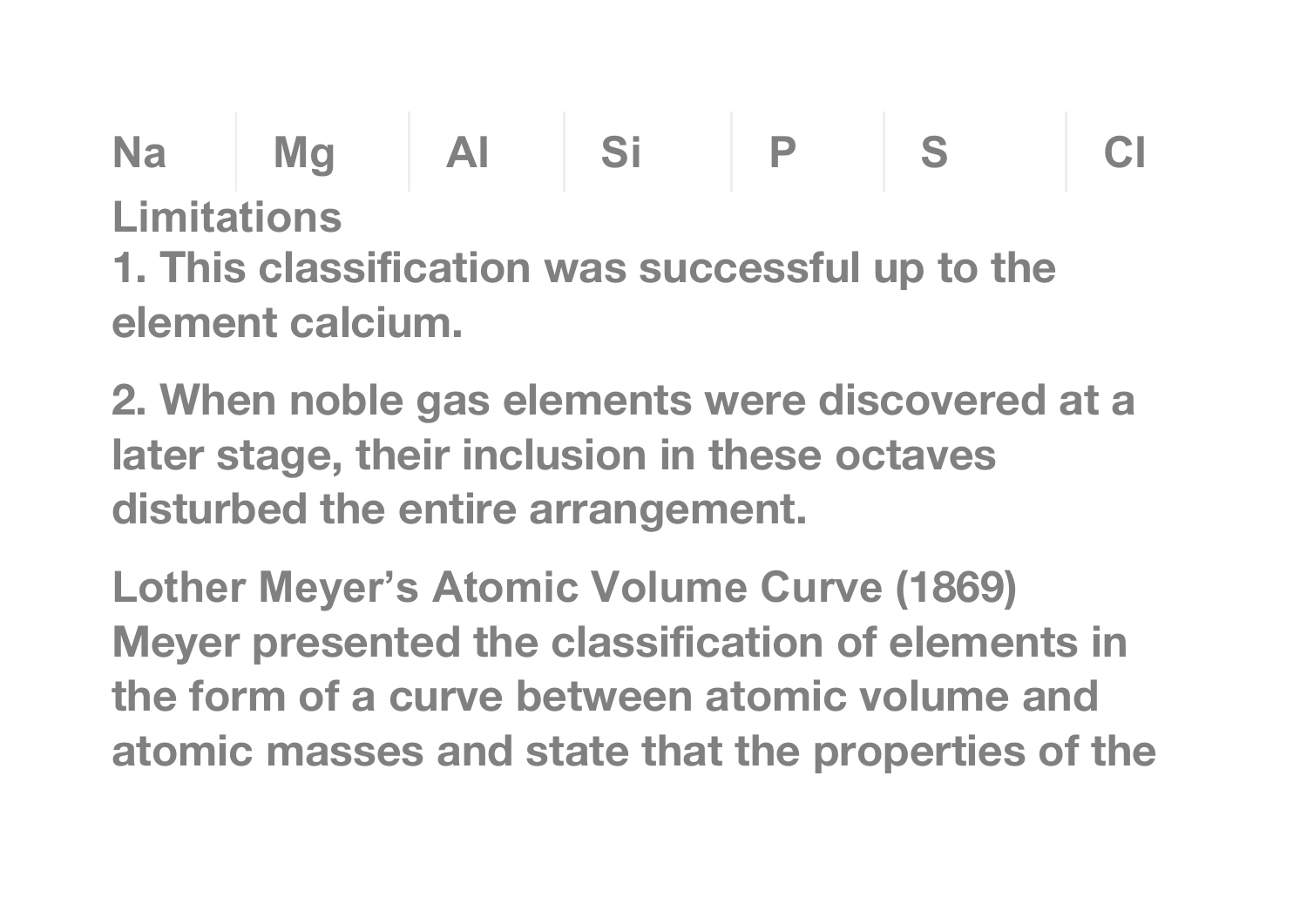**elements are the periodic functions of their atomic volumes.**

**[Here, atomic volume = molecular mass / density**

**He concluded that the elements with similar properties occupy similar position in the curve.**

**Mendeleef's Periodic Table Mendeleefs Periodic Table is based upon Mendeleefs periodic law which states 'The physical and chemical properties of the elements are a periodic function of their atomic masses."**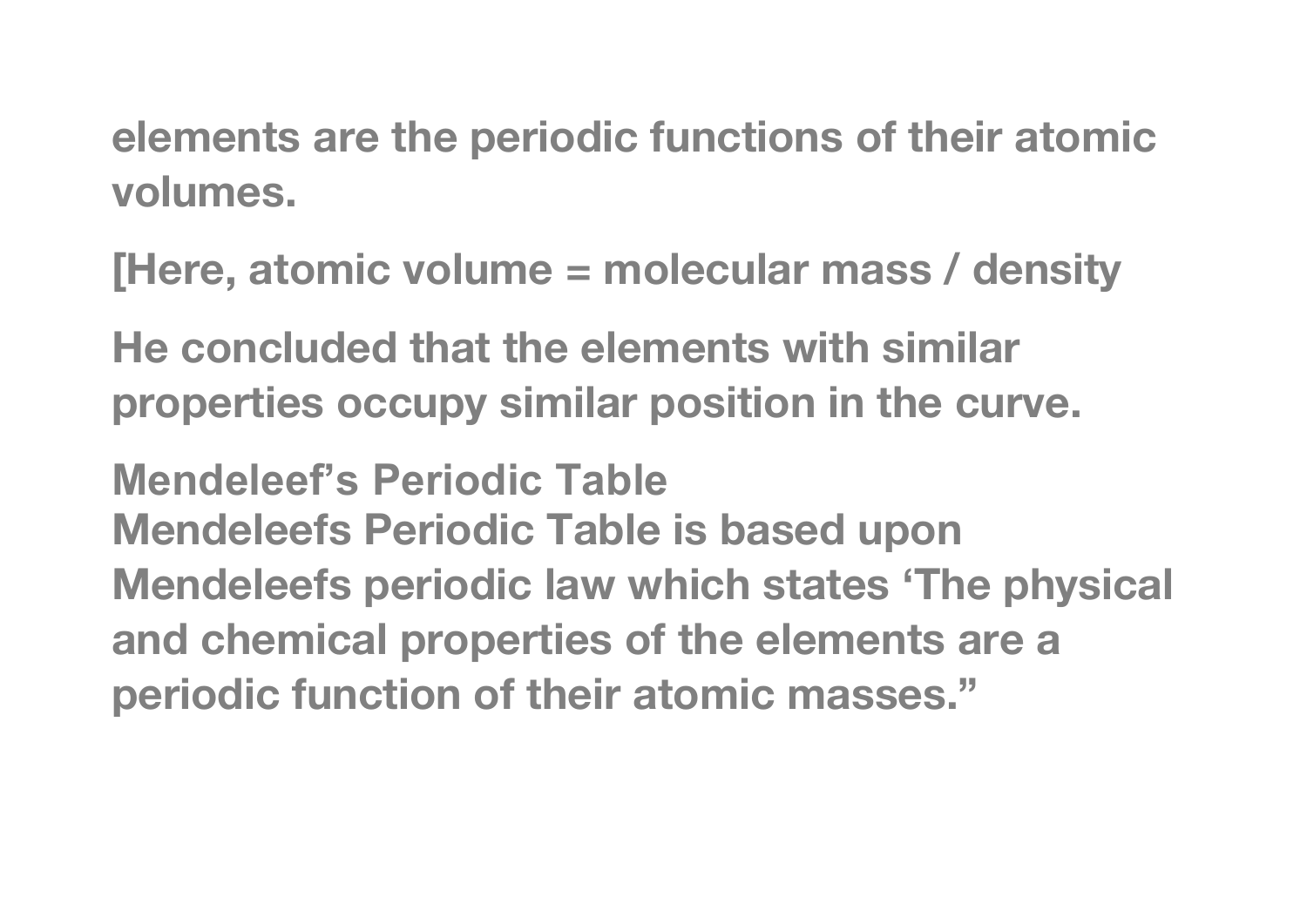# **At the time of Mendeleef, only 63 elements were known.**

**K**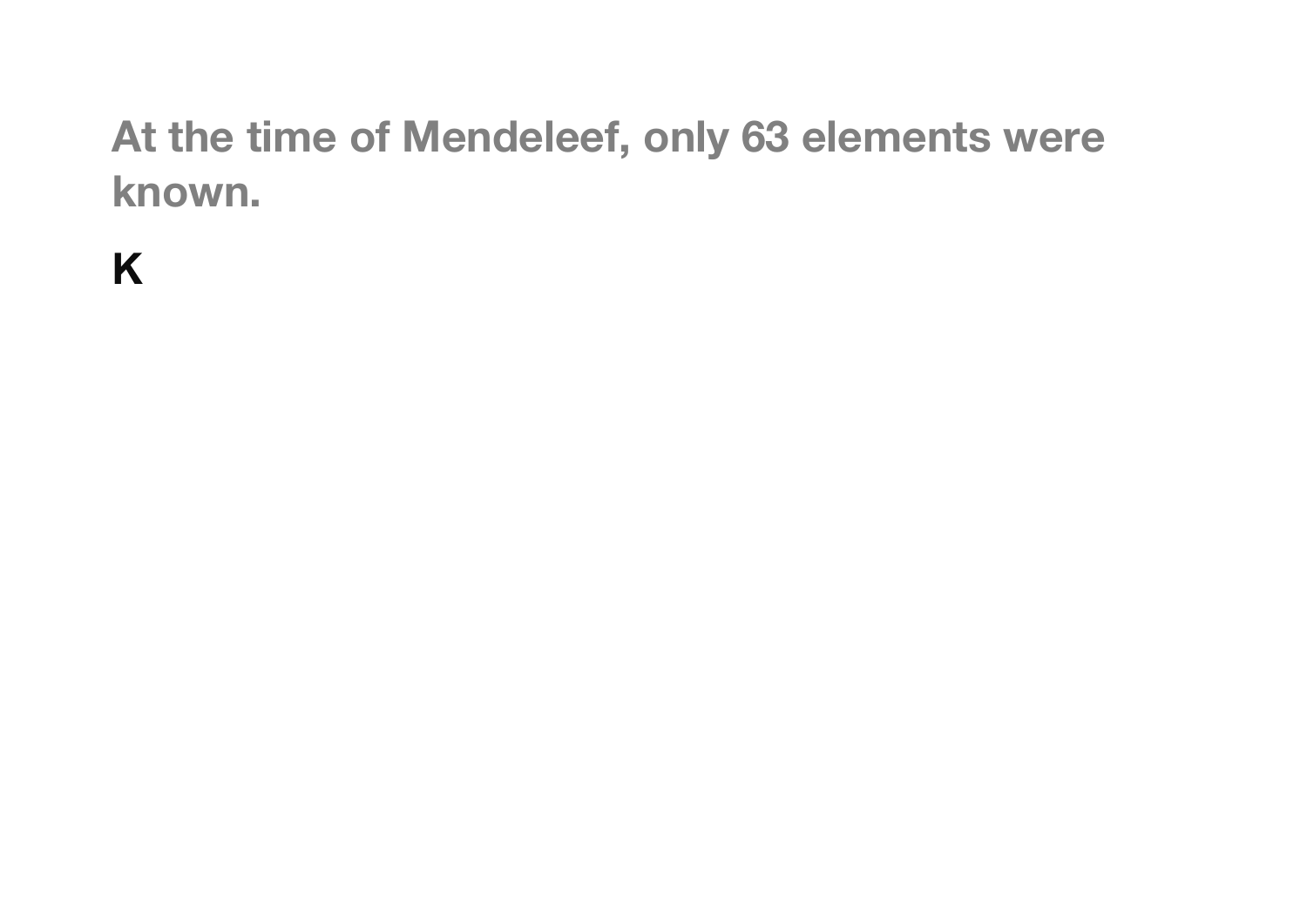| <b>STOUD</b><br>riod - |                    |                                                          |                 |                      |                         |                                                                       |                                                                                             |                           |                                       |                   |               |  |
|------------------------|--------------------|----------------------------------------------------------|-----------------|----------------------|-------------------------|-----------------------------------------------------------------------|---------------------------------------------------------------------------------------------|---------------------------|---------------------------------------|-------------------|---------------|--|
|                        |                    |                                                          |                 |                      |                         |                                                                       |                                                                                             |                           |                                       |                   |               |  |
| $\mathbf{I}$           | Ħ<br>1.008         |                                                          |                 |                      |                         |                                                                       |                                                                                             |                           |                                       |                   | He<br>4.003   |  |
| $\overline{2}$         | Li.<br>6.94        | Be<br>9.01                                               | e<br>10.82      | c<br>12.01           | iN.<br>14.008 16        | o                                                                     | F<br>19                                                                                     |                           |                                       |                   | Ne<br>20.183  |  |
| $\exists$              | Na<br>22.99        | Mg.<br>24.32                                             | AI.<br>26.98    | 'Si<br>28.09         | 30.975 32.06            | s                                                                     | α<br>35.46                                                                                  |                           |                                       |                   | Ar<br>39.944. |  |
| ă.                     | K<br>39.10<br>Cul  | Ca<br>40.08<br>$Zn$ Ga<br>63.54 65.38 69.72              | Sci             | Ts<br>Ge<br>72.60    | v<br><b>As</b><br>74.91 | 44.96 47.90 50.95 52.01<br>Se<br>78.96                                | $Mn$ $Fe$<br>Cr<br>54.94 55.85<br>Br<br>79.91                                               |                           | ICo.<br>58.94                         | NI.<br>58.69      | Kr<br>83.80   |  |
| 5                      | <b>Rb</b><br>85.48 | isr.<br>87.63                                            | 88.92<br>Callin | Zrl<br>91.22<br>l Sn | Nb<br>92.91<br>is.      | Moi<br>95.95<br>Te<br>107.88 112 41 114.76 118.70 121.76 127.61 126.9 | TelRu                                                                                       | 99 101.1                  | <b>R</b> <sub>1</sub><br>102.91 106.7 | Pd                | Xe<br>131.3   |  |
| 6                      | Cs<br>Aul          | <b>Ba</b><br>Hg(T)<br>197.0 200.61 204.39 207.21 209 210 | a               | Hif<br>Pb            | Tal<br>$-1$             | WI<br> Po                                                             | Re Os<br>132.91  137.36  138.92   178.6   180.92   183.92   186.31   190.2<br>At *<br>12101 | $\mathbb{R}^{n \times n}$ | l Ir<br>192.2                         | Pt.<br>195.23 222 | Rп            |  |
| $\mathcal{I}$          | Fr<br>223          | Ra<br> 226.05                                            | AC.<br>227      |                      |                         |                                                                       |                                                                                             |                           |                                       |                   |               |  |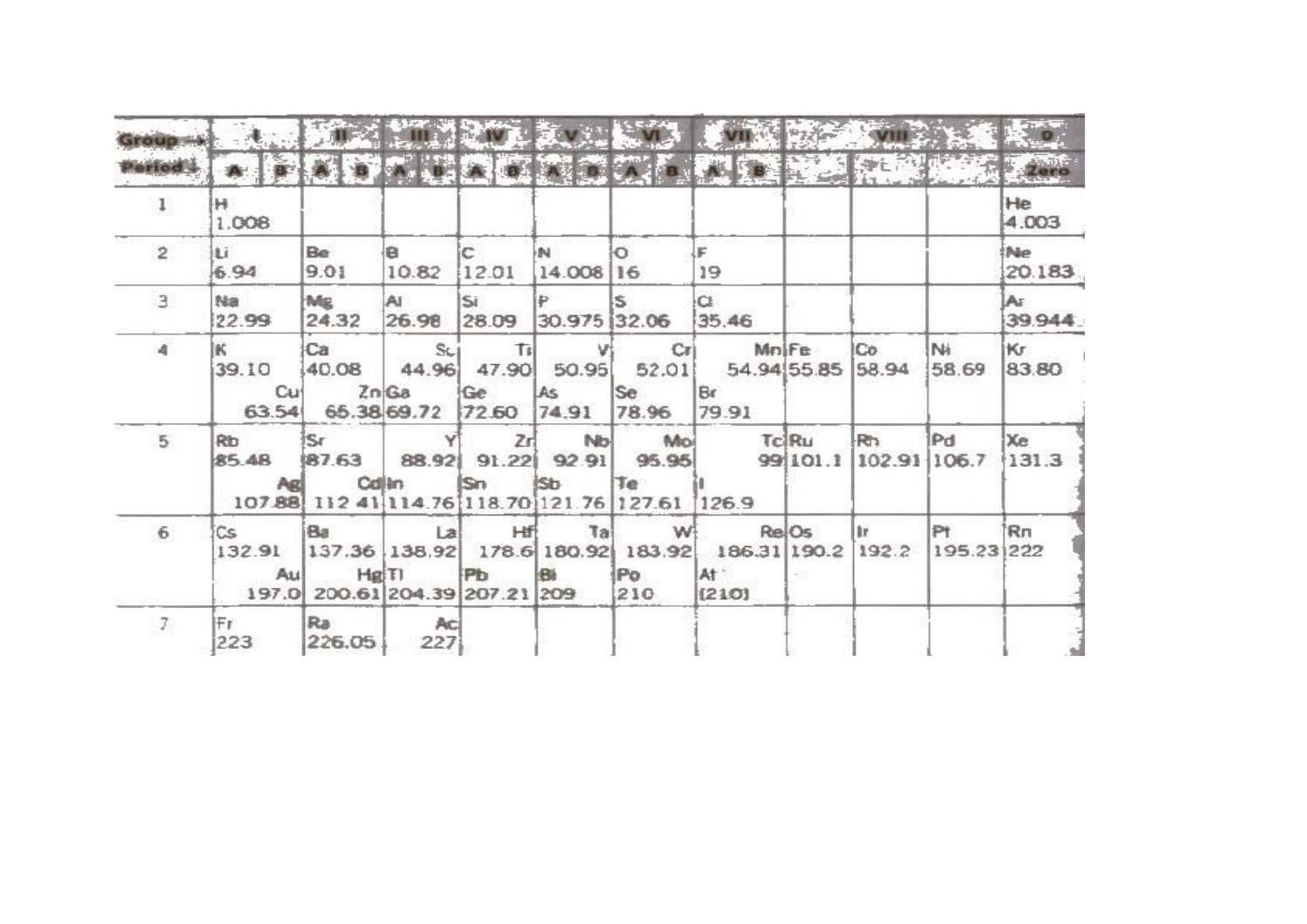- $\blacksquare$  $\blacksquare$
- $\blacksquare$
- $\blacksquare$  $\overline{2}$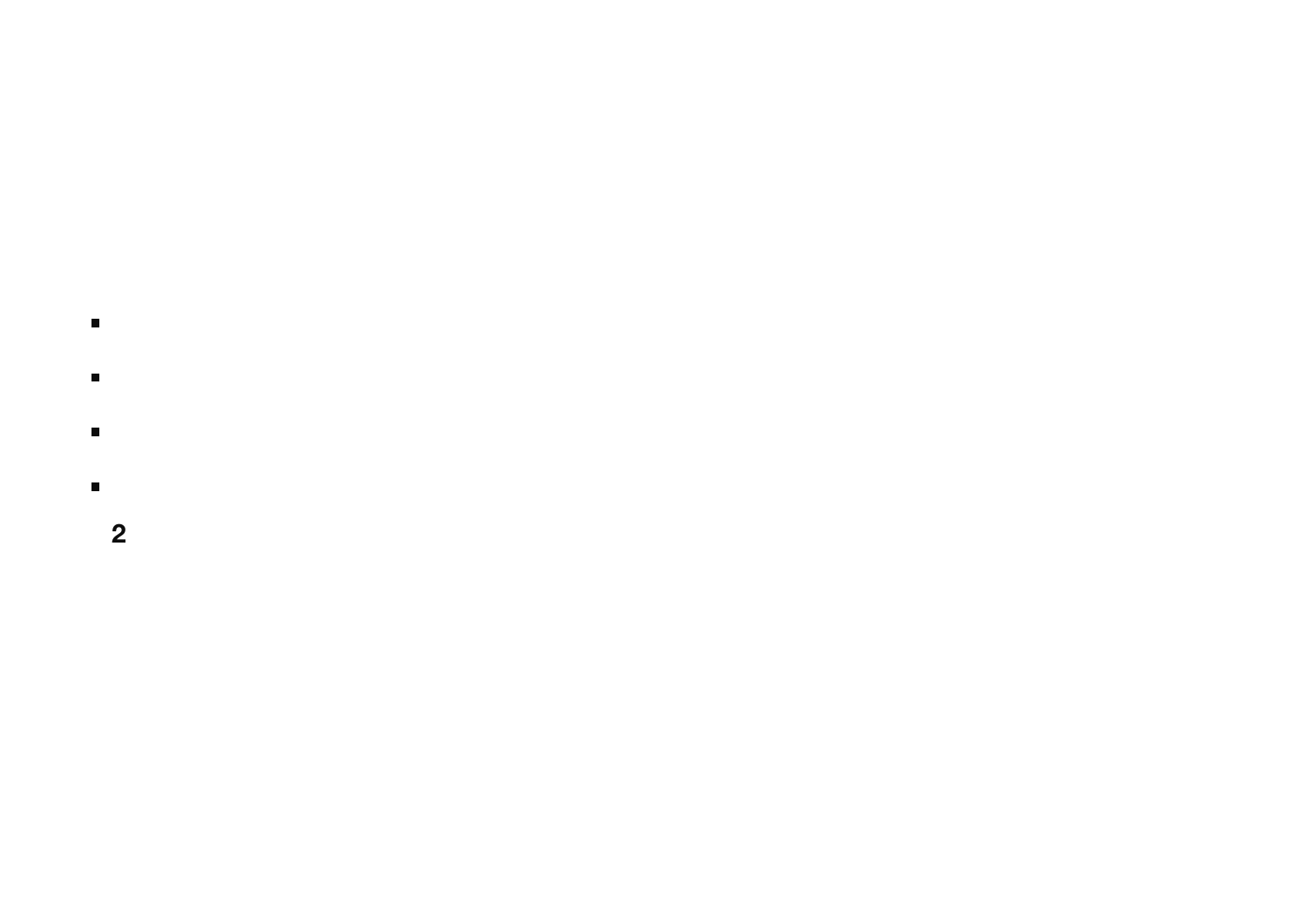

#### **Modern Periodic Table**